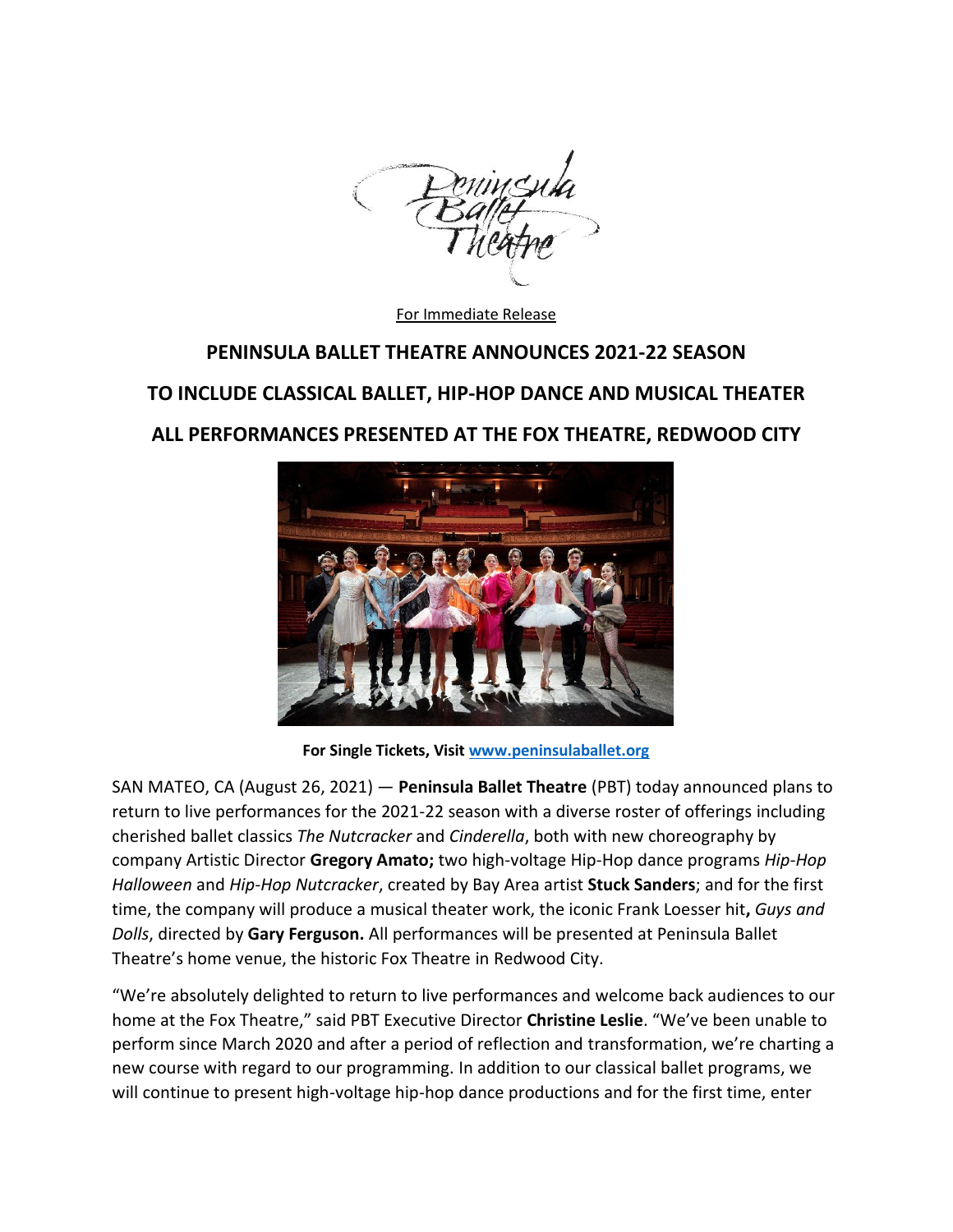into the magical world of Broadway musical theater. We will present these programs while adhering to all of the latest COVID-19 protocols to ensure the health and safety of our dancers, crew and audience."

#### *Hip-Hop Halloween*

The PBT season will launch October 29 and 30 with three performances of a thrilling and spooky *Hip-Hop Halloween*, a 75-minute work first introduced to Bay Area audiences in 2019. Conceived, directed and choreographed by **Stuck Sanders**, with additional choreography by **Alee Martinez, Vincent Hwang, Ninja Sutton** and **Francis Tyrell**, the action-packed narrative follows trick or treating kids to a graveyard and a haunted house where we meet up with classic monsters including Frankenstein, Dracula, the Wolf Man and zombies galore, all while highlighting authentic street styles of hip-hop performed to the beats of Bay Area DJs.

**Sanders** said, "There are many different forms of movement when it comes to hip-hop, and what better way to tell those stories than Halloween. Custom Moves, with Custom Beats. This show is everything hip-hop and everything Halloween. A must see!"

#### *Hip-Hop Nutcracker*

Just in time for the December holiday season, Peninsula Ballet Theatre will offer audiences two exciting interpretations of the cherished *Nutcracker.* Opening December 17 and repeated December 18 afternoon, PBT will offer the highly entertaining *Hip-Hop Nutcracker* choreographed by **Stuck Sanders** and his colleagues. Adapting E.T.A. Hoffmann's traditional Victorian narrative to a more contemporary beat with a sizzling display of solo and ensemble work, this refreshed *Hip-Hop Nutcracker* is set to Tchaikovsky's familiar score but skillfully overlayed with industrial rhythms.

#### *Classic Nutcracker*

By way of contrast, PBT will present new choreography for a classic *Nutcracker* ballet program opening December 18 evening, repeated December 19. Join the Stahlbaum children on a heartwarming adventure on Christmas Eve as Drosselmeyer and the Fairy of Inspiration bring to life a cast of delightful characters and entrancing tales from a very magical book.

PBT Artistic Director **Gregory Amato** said, "For my new *Nutcracker,* I have concentrated primarily on the pure joy of dance in this holiday favorite, expressing the wonderment and possibilities of childhood imagination." Danced to Tchaikovsky's grand lyrical score, Peninsula Ballet Theatre's *Nutcracker* will surely enchant audiences of all ages.

### *Nutcracker Sweets* **and** *Sugar Plum Tea*

Back by popular demand, Peninsula Ballet Theatre will offer *Nutcracker Sweets*, December 4, 5, 11 and 12, an abridged version of Amato's exuberant reimagining of the classic story, perfectly tailored for young audiences (ages 3 to 6) and families. Performed by members from the PBT Conservatory along with artists from the professional company, this 50-minute performance will be presented in the company's intimate Studio One Theatre.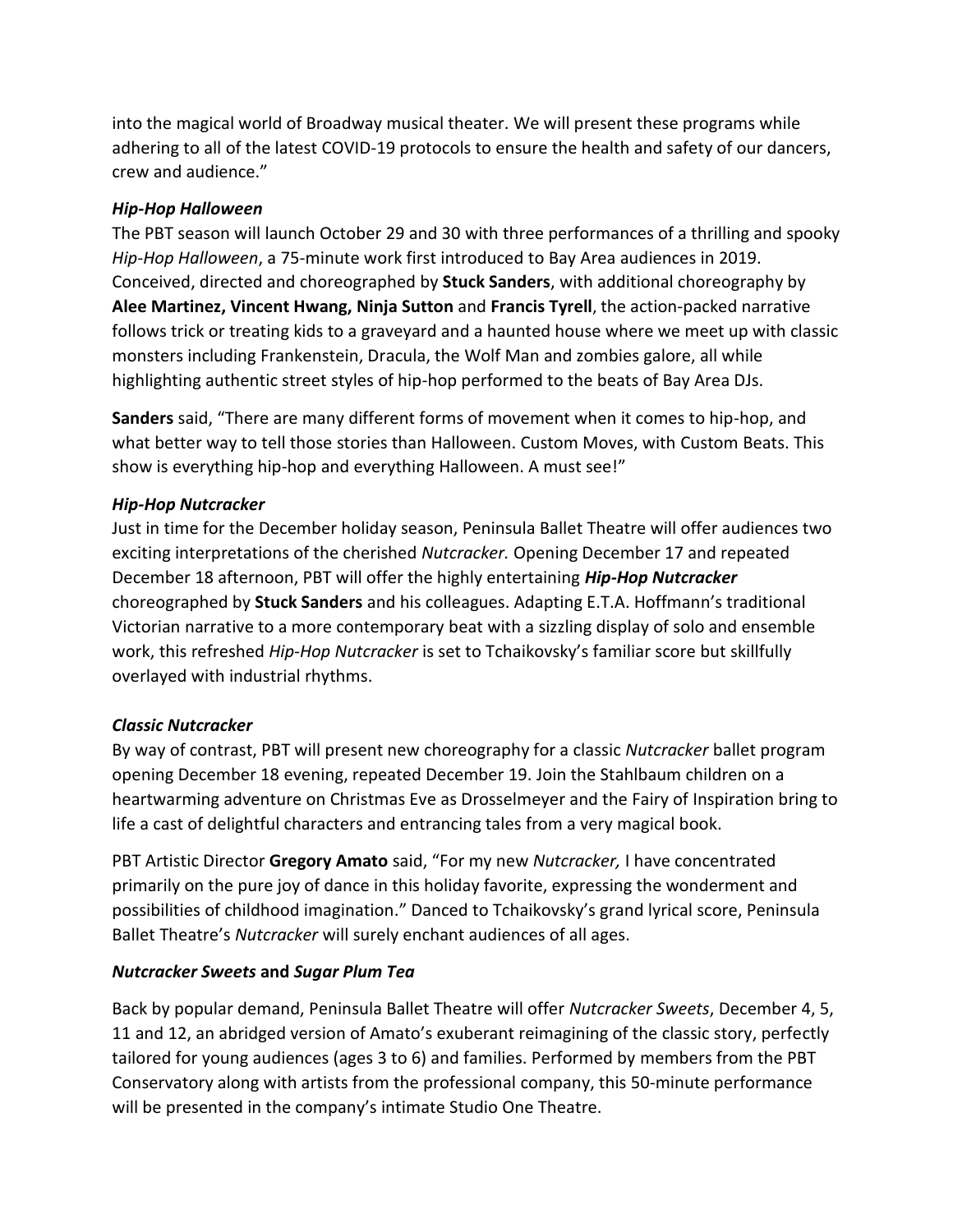Complementing the *Nutcracker Sweets* offerings will be the return of *Sugar Plum Tea* on December 5 and 11 at the company's special holiday Tea Room. The public is invited to have tea and array of yummy tea sandwiches, fruit, and sweet treats with Clara, the Sugar Plum Fairy and all of their friends from the Land of Sweets!

#### *Guys and Dolls*

The company's winter season will open February 11 and 12 with its first-ever musical theater production, Loesser's Tony Award-winning *Guys and Dolls*. Making their Peninsula Ballet Theatre debuts, the company welcomes Bay Area director and choreographer **Gary Ferguson**, music director **Adam Green**, and veteran actor, PBT Conservatory teacher and production cochoreographer, **Minna Rogers**.

This musical comedy from 1950, is one of the most often revived shows at London's West End and New York's Broadway, where it's original run spanned some 1,200 performances. The beloved musical score counts some of the most memorable songs from the Broadway songbook including "Luck Be a Lady Tonight," "A Bushel and a Peck," "I've Never Been in Love Before," and "If I Were a Bell." The extraordinary popularity of *Guys and Dolls* inspired a 1955 film adaptation starring Marlon Brando, Jean Simmons, Frank Sinatra and Vivian Blaine.

#### *Cinderella*

Peninsula Ballet Theatre will conclude the company's 54<sup>th</sup> anniversary season with one of the most charming and captivating fairy tales of all time, *Cinderella.* Artistic Director **Greg Amato** choreographed this world premiere based on the original story by 17<sup>th</sup> century French writer Charles Perrault, with dance narrative inspired by the original 1945 Sergei Prokofiev premiere by Nikolai Volkov for the Bolshoi Ballet.

Commenting about his new *Cinderella***, Amato** said, "I always come back to Prokofiev's incredible ballet music for this classic fairy tale. The haunting undertones of yearning, the melodious themes of love and the brilliance of his comedic genius are in evidence throughout. I look forward to sharing this new interpretation for Bay Area ballet lovers."

Single tickets for the new season range from \$20 to \$65 and will go on sale September 7; tickets may be purchased by visiting [www.peninsulaballet.org.](http://www.peninsulaballet.org/)

All performances, with the exception of the *Nutcracker Sweets*, will be presented at the historic Fox Theatre, 2215 Broadway, Redwood City, CA. *Nutcracker Sweets* and *Sugar Plum Tea* will be presented at Peninsula Ballet Theatre, 1880 South Grant Street, San Mateo.

Peninsula Ballet Theatre and the Fox Theatre adhere to all recommended San Mateo County Health COVID-19 guidelines. The Fox Theatre has just completed a thorough renovation including the installation of a new state-of-the-art HVAC system containing 34 Merv 13 filters and Bio Ionization technology to trap very fine particles, potential allergens, bacteria, and